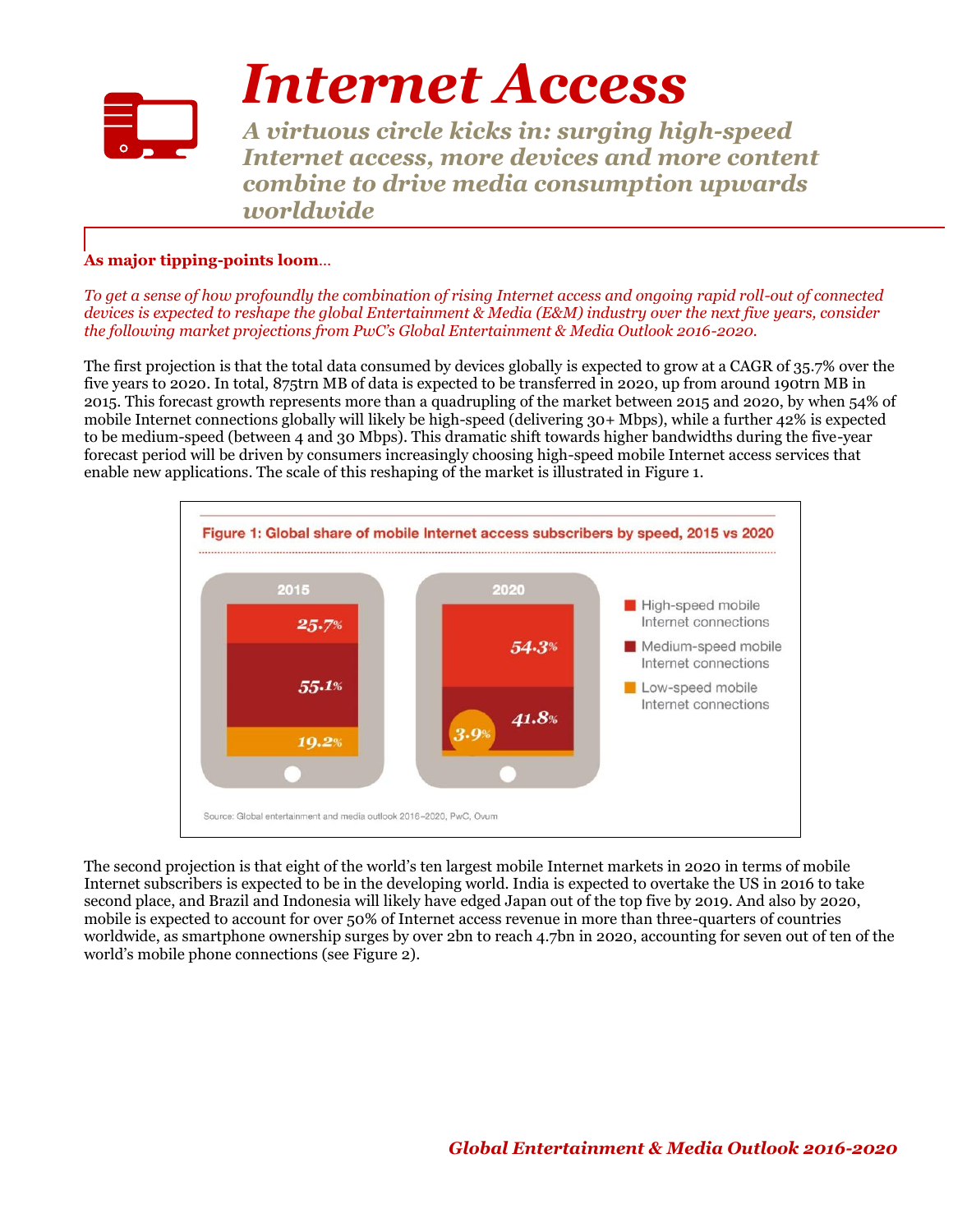



#### **…global trends will drive local divergences**

These projections for Internet access and device usage and revenue – and the dramatic shifts they will trigger between different geographies, technologies, sectors and consumption behaviours – underline a core theme of this year's E&M Outlook: the emergence of a global media landscape that's multi-shifting, diverse and fast-evolving. We've termed this phenomenon a "world of differences", reflecting the fact that E&M globally is experiencing ongoing change and disruption whose nature and impact varies between segments and geographies – resulting in drastic slowdowns in some areas and stagnation in others, coexisting with spectacular expansion in "hot" sectors, countries and regions.

In the Internet access segment, this "world of differences" manifests itself clearly in the way the same global trends are having sharply contrasting impacts in different markets. For example, global growth in Internet access revenue between 2015 and 2020 will be driven primarily by vast numbers of new customers, especially for mobile services – with more than 1.3bn people starting to pay for mobile Internet access for the first time during the five years, taking the total to 3.8bn. But the dynamics underlying this growth will differ markedly between emerging and developed markets.

In emerging markets, growth is expected to be driven largely by operators signing up first-time customers at low prices, but in massive numbers. In developed markets, revenue is expected to increase thanks to a lesser, but significant, number of new customers, combined with existing subscribers paying more for higher-speed services and larger data allowances. This divergence is likely to have significant consequences in terms of average revenue per user (ARPU). In the US, faster and more reliable services will see mobile Internet ARPU grow to US\$25 per month by 2020. On the other hand, in Kenya – for example – the pressure to grow subscriber numbers as rapidly as possible will see ARPU fall over the next five years to just US\$4 per month.

#### **Growth opportunities remain in emerging markets…**

However, despite the rapid growth in smartphone connections, more than a third of the world's population still won't have mobile Internet access in 2020 – the majority of them living in large, high-growth emerging markets, such as Pakistan, India, Nigeria, Indonesia and Vietnam. Profitably serving just the current wave of new subscribers in emerging markets is a challenge for both operators and media companies, let alone the harder-to-reach populations.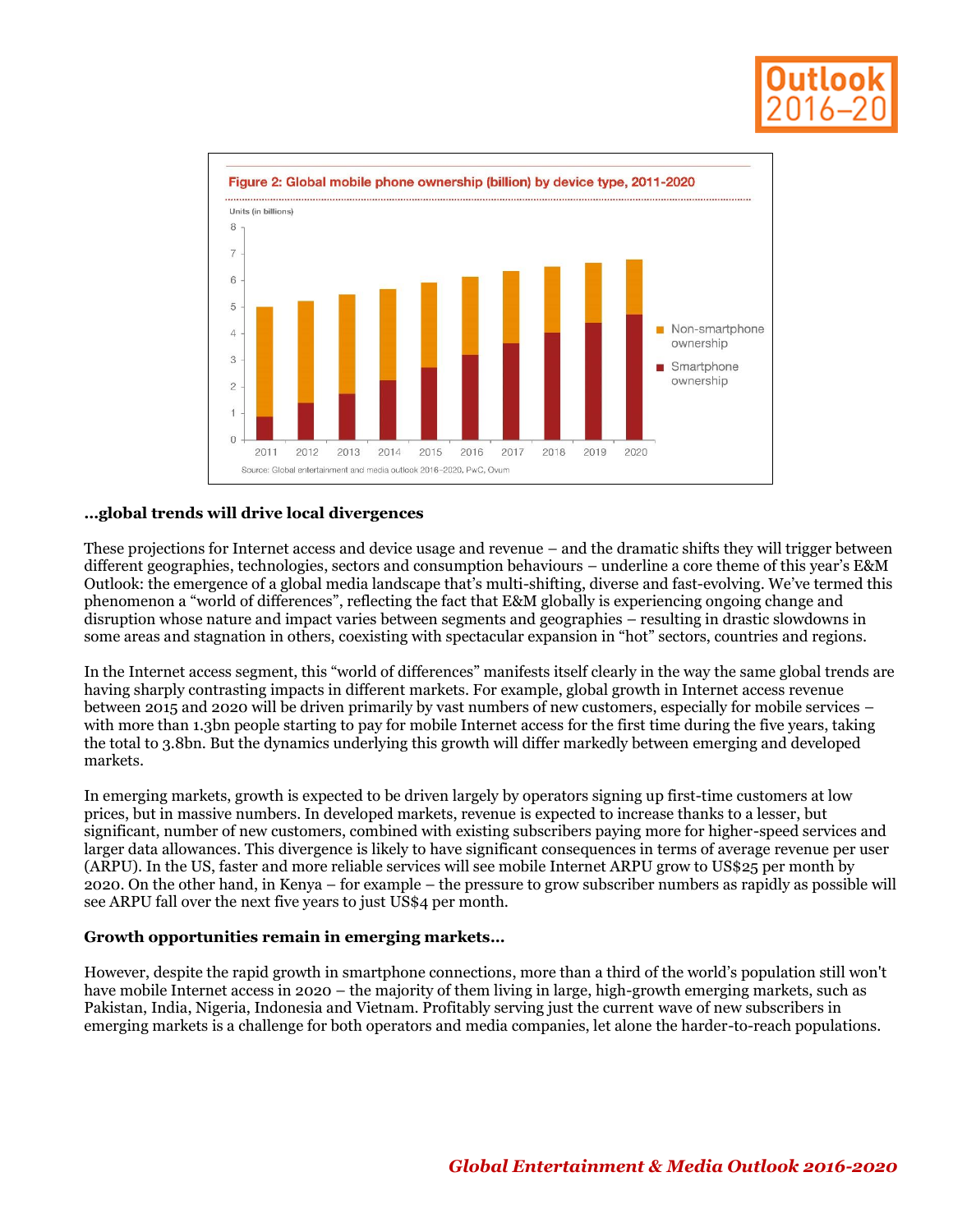



So, while mobile Internet access growth in the developed world will likely start to reach a saturation point by 2020, there will be plenty of growth left in developing markets. Penetration rates is expected to be lower than 50% in India and Vietnam, and below 40% in Pakistan and Nigeria (see Figure 3). Partly as a result, growth in mobile Internet access revenue in these countries will continue to be rapid, with year-on-year rates remaining in double digits – and as high as 21.2% year-on-year in 2020 in Pakistan. However, low incomes mean many consumers will likely struggle to afford premium digital media, as well many other goods and services likely to feature in digital advertising. Having limited funds to spend on data also means consumers might initially not use the Internet that much at all.

#### **…as Africa advances into a new era of media consumption**

Irrespective of the economic factors, it's clear that the underlying value driver in emerging economies – as it has been in developed markets – is media consumption. Given consumers' unquenchable desire for media experiences, a virtuous circle emerges where the rising bandwidth, devices and content – including localised content – in ever more geographies help to drive each other upwards, creating increasing value on all sides. In regions such as Africa, the spark that truly ignites demand for bandwidth may well be live streaming of sports onto mobile handsets. The appetite for sports such as football is evident in any village in Africa when a FIFA World Cup or UEFA Champions League soccer game is broadcast, and people crowd around an available television set. So there's a huge demand for live sport, and when the infrastructure and services are in place to meet it, consumers will likely rush to adopt them.

In the meantime, infrastructure build-out is continuing. At the end of 2015, South Africa's fixed broadband penetration stood at 14.1%, or 1.5mn fixed broadband households. In contrast, mobile Internet penetration stood at 44.8%, with 75.4mn mobile Internet connections, projected to rise to 104.3mn in 2020. While growth will continue to be generated mainly from take-up of 3G services, the availability of 4G services and devices will increase towards the end of the forecast period, helping mobile Internet access revenue to rise at a CAGR of 12.1% over the five years to US\$4.76bn in 2020.

As Africa as a whole moves towards a future of richer and more ubiquitous media consumption enabled by broadband, a number of strategies have emerged to support progress. With a low installed base of home phones (let alone broadband), there's little legacy to replace, and some parts of Africa are leapfrogging straight from 1.5G to 5G. This makes mobile data services all the more important in people's lives, triggering movements such as the "Data Must Fall" campaign to bring data charges down. Local solutions have also emerged to overcome the current lack of bandwidth, such as selling smartphones complete with onboard FM radio receivers, and offering services where content is downloaded to the handset rather than streamed and is then erased after being consumed.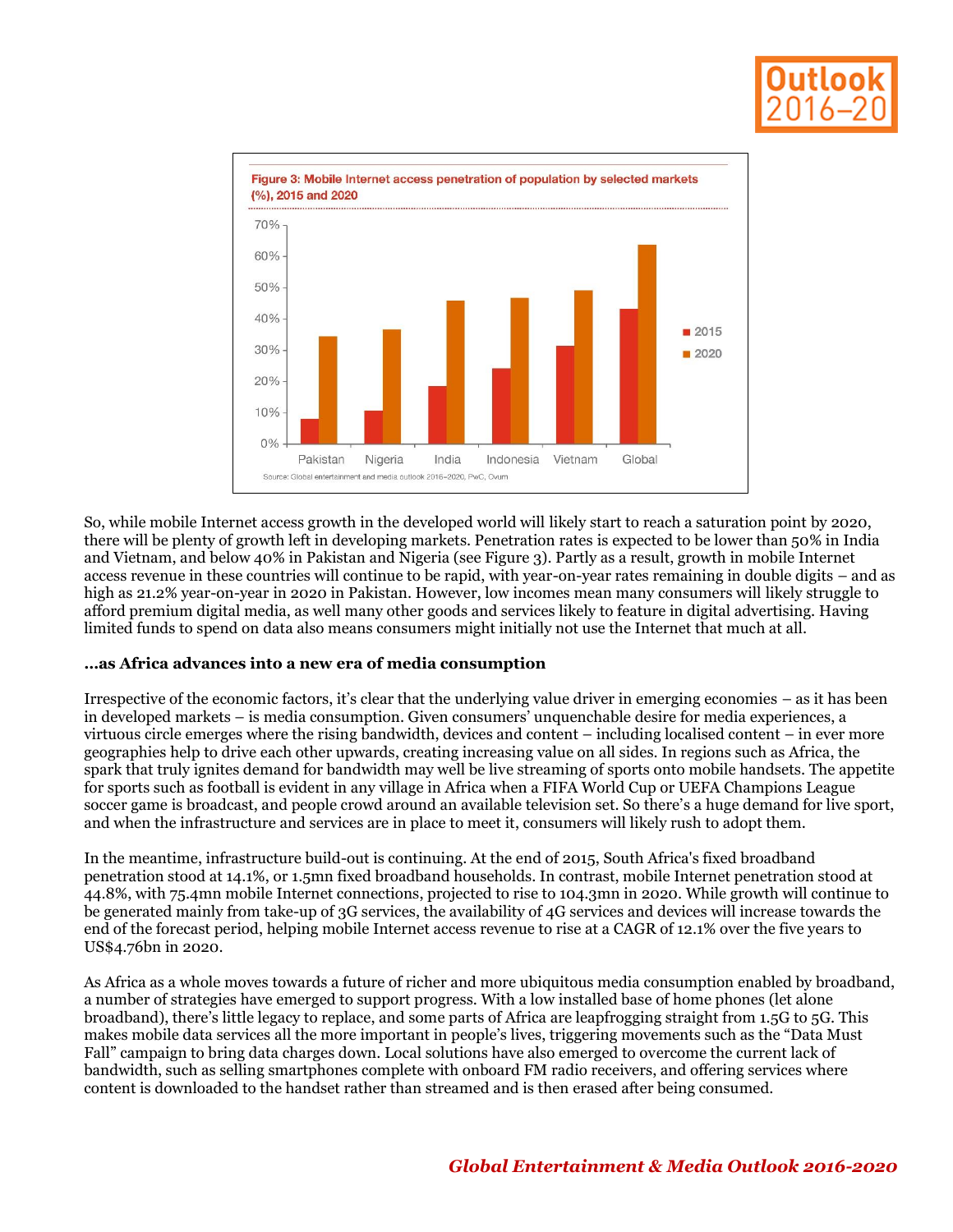

#### **Developed markets follow different evolutionary paths**

As the growth opportunities continue in emerging markets, some developed markets stand out as leaders, further underlining the "world of differences" theme. For example, South Korea – a longstanding global pioneer and leader in digital connectivity – already has the second-highest mobile Internet penetration worldwide at 86.8%, and since 2014, 100% of the country's fixed broadband connections have been in the high-speed bracket. As a result, South Korea is expected to get very close to 100% high-speed mobile penetration by 2020. Ultrafast connectivity of this sort enables operators in South Korea to offer next-generation services such as Ultra-High Definition (or 4K) IPTV, cloud, connected home and Internet of Things (IoT) services.

Not surprisingly, mobile Internet access in South Korea dominates overall spending on Internet access, with mobile's share of total Internet access revenues set to rise from 57.2% in 2015 to 61.9% in 2020. This is in sharp contrast to the situation in Greece, where – unusually – fixed broadband continued to account for the majority of Internet access spending in 2015, and – even more remarkably – will still do so in 2020. While growth in mobile Internet access revenue in Greece is expected to outpace fixed broadband access through the forecast period, our projections suggest that fixed broadband access revenues – at US\$959mn in 2020 – will still be well ahead of Greece's mobile Internet access revenues of US\$865mn in that year.

Singapore, meanwhile, is differentiated by having the highest current and future tablet penetration of any country in the world, reflecting its position as one of the most advanced Internet access markets. As at end-2015, 96.6% of Singapore's fixed broadband households were in the high-speed bracket, a figure expected to be 100% by end-2016. Singapore's mobile Internet market is similarly advanced and competitive, with all three operators in the country having rolled out nationwide LTE-Advanced coverage during 2015 and trialling variations of tri-band LTE-A. Highquality services will drive mobile Internet access revenue growth at a CAGR of 9.8% from US\$930mn to US\$1.49bn over the forecast period, with mobile Internet subscribers increasing from 4.4mn to 5.1mn.

#### **Looking forward: digital media plays a key role…**

Throughout the forecast period and beyond, partnerships between Internet access operators and companies that provide "over-the-top" (OTT) digital media services will play an increasingly important role in driving Internet access adoption and competition. For example, a major online social media and social networking company and leading internet services company are separately rolling out major initiatives that aim to "connect the unconnected" in emerging markets. The most significant aspects of these initiatives centre on convincing operators to allow consumers to access low-bandwidth versions of their services without incurring data charges. The two companies are also proposing to help extend broadband to areas currently without coverage by using drones, air balloons and other unconventional means.

Meanwhile, operators in developed markets are seeking to attract subscribers and grow ARPU by adding third-party online content and applications, such as music-streaming service and video on demand (VOD) offer, to their broadband bundles. A growing number of mobile operators are also offering customers the ability to access wellknown online services at no extra charge or impact to their data allowance. Social media, messaging and video applications are the most popular focus areas for these partnerships.

#### **…as mobile video comes of age – with AR, VR and MR as the next wave**

However, perhaps the most significant development for all participants in the Internet access value chain is that the age of mobile Internet video has truly arrived for consumers worldwide. In a recent survey by Ovum of 8,000 consumers across nine countries (covering North America, Europe, the Middle East and Asia Pacific), three in four respondents confirmed that the ability to watch videos on their mobile devices is important and impacts their customer satisfaction. Furthermore, 40% stated that they watch videos of at least 30 minutes in length on their smartphone.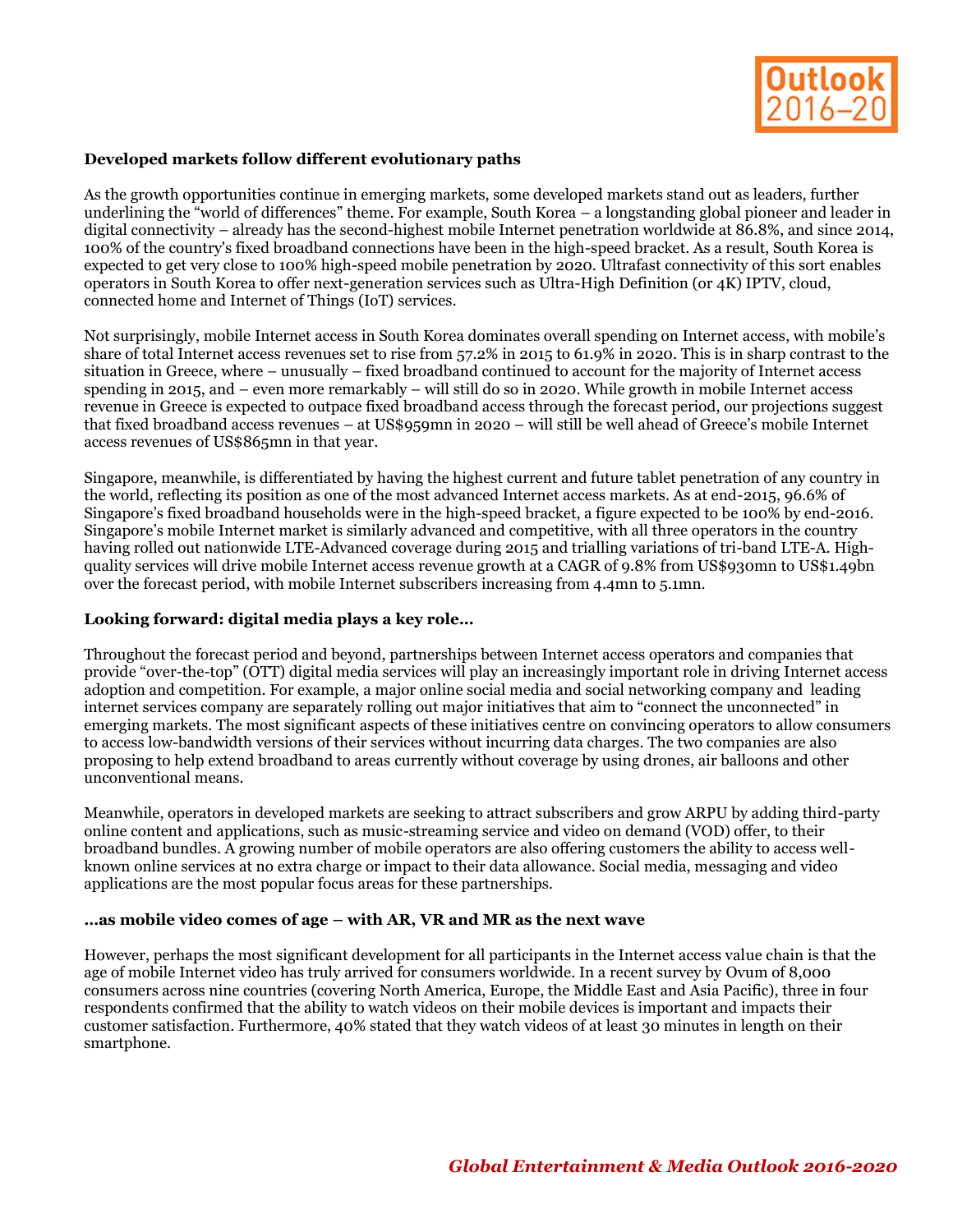



The attitudes and behaviours illustrated in this analysis explain why video commands the greatest share of data traffic over mobile devices as well as fixed networks. Video is expected to comprise 83% of device-based data traffic in 2020 across the ten countries, up by four percentage points from 2015, as shown in Figure 3. Video's share of the market will grow across all networks, aided by the proliferation of 4G and large-screen smartphones. Again, the message is that people want video – and will continue to pay for devices and mobile Internet access to get it.

As traditional media continues to grow exponentially in developing economies, the next generation of high-bandwidth media consumption is taking shape in developed markets: dynamic and highly personal content generated artificially using virtual reality (VR), augmented reality (AR) and – ultimately – mixed reality (MR) headsets. As more AR/VR content becomes accessible, and headsets become both untethered and more affordable, AR/VR will hit the mainstream in developed markets within the next three to five years, with developing nations following a further three to five years later. Given capabilities such as choosing the seat in the ground from which to experience a live football match, it's clear these technologies also bring disruptive implications for established content formats. With content management platforms already being developed for VR/AR content, the stage is set for the next wave – enabled and supported by rising broadband capacity.